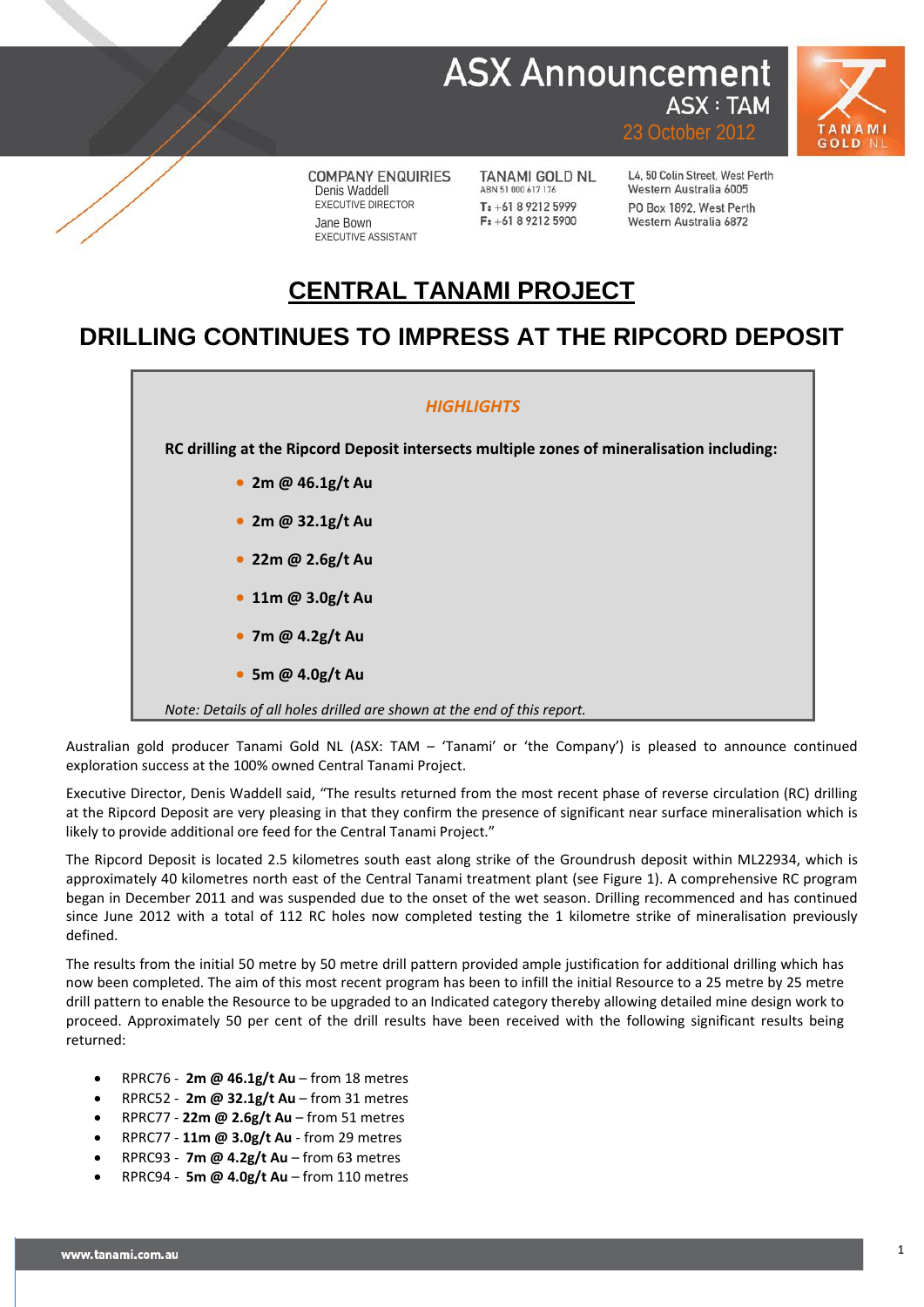## **ASX Announcement**

The current mineralisation model has been based on the Groundrush deposit which displays multiple similarities to Ripcord including the same host dolerite, alteration assemblages, geometry and magnetic signature. The Groundrush deposit is a +1 million ounce deposit which remains open down plunge and down dip. Tanami has delineated +1m ounces of gold at Groundrush during the past 18 months which is in addition to the 611,000 ounces produced by Newmont from the Groundrush open pit prior to Tanami acquiring the Central Tanami Project in 2010.

In addition to the Groundrush deposit continuing to deliver strong increases in Resources which will underpin the Central Tanami Project Feasibility Study, it is very pleasing that the Company's regional exploration programs which have steadily increased, are delivering positive drill results. In addition to three diamond rigs continuing with infill and extensional drilling at Groundrush, the Company has an RC rig and RAB rig testing priority regional targets developed from evaluation and interpretation of comprehensive technical data sets developed by Tanami and acquired with the purchase of the Central Tanami Project from Newmont.

The Company has a large number of pending assays from Groundrush which have been delayed due to a significant amount of core being subject to geotechnical assessment (relating to the Feasibility Study) prior to being cut and despatched for analysis. Based on logging of the core and numerous zones containing visible gold, further positive drill results should be released in the coming weeks.

#### **Denis Waddell Executive Director**



**Figure 1: Location Map**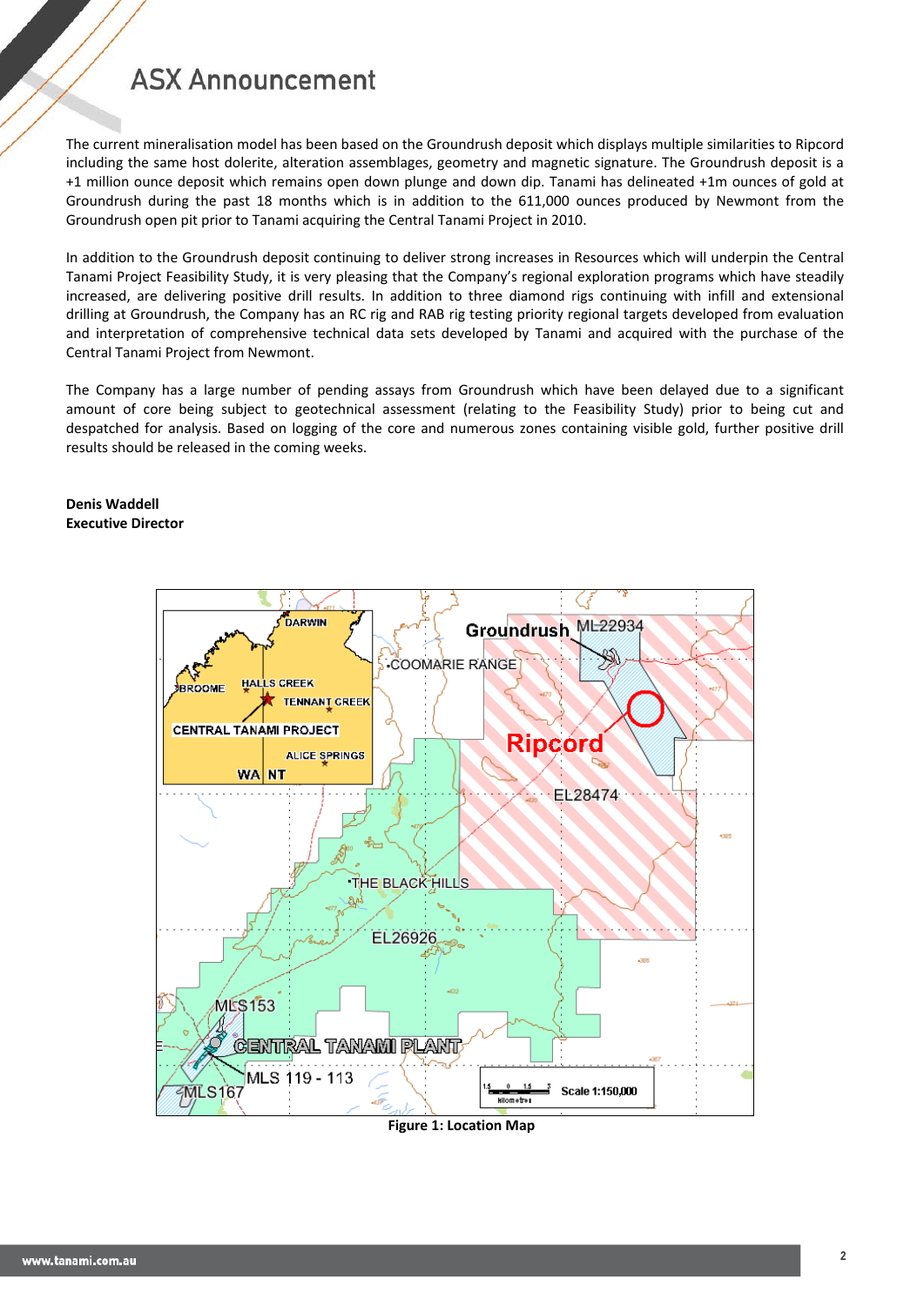## **ASX Announcement**



**Figure 2 - Ripcord Geological Interpretation**

#### *Competent Person's Statement*

*The information in this report that relates to Geological Data and Exploration Results is based on information compiled by Mr Michael Thomson, a full time employee and Principal Geologist of Tanami Gold NL. Mr Thomson is a member of the Australasian Institute of Mining and Metallurgy and has sufficient experience which is relevant to the style of mineralisation and type of deposit under consideration to qualify as a Competent Person as defined in the December 2004 edition of the Australasian Code for Reporting of Exploration Results, Mineral Resources and Ore Reserves (JORC Code). Mr Thomson consents to the inclusion in this report of the matters based on his information in the form and context in which they appear.*

*This announcement contains certain statements which constitute "forward looking statements". Such statements are only predictions and are subject to inherent risks and uncertainties which could cause actual values, results, performance achievements to differ materially from those expressed, implied or projected in any forward-looking statement. No representation or warranty, expressed or implied, is made by Tanami Gold NL that material contained in this announcement will be achieved or proved correct.*